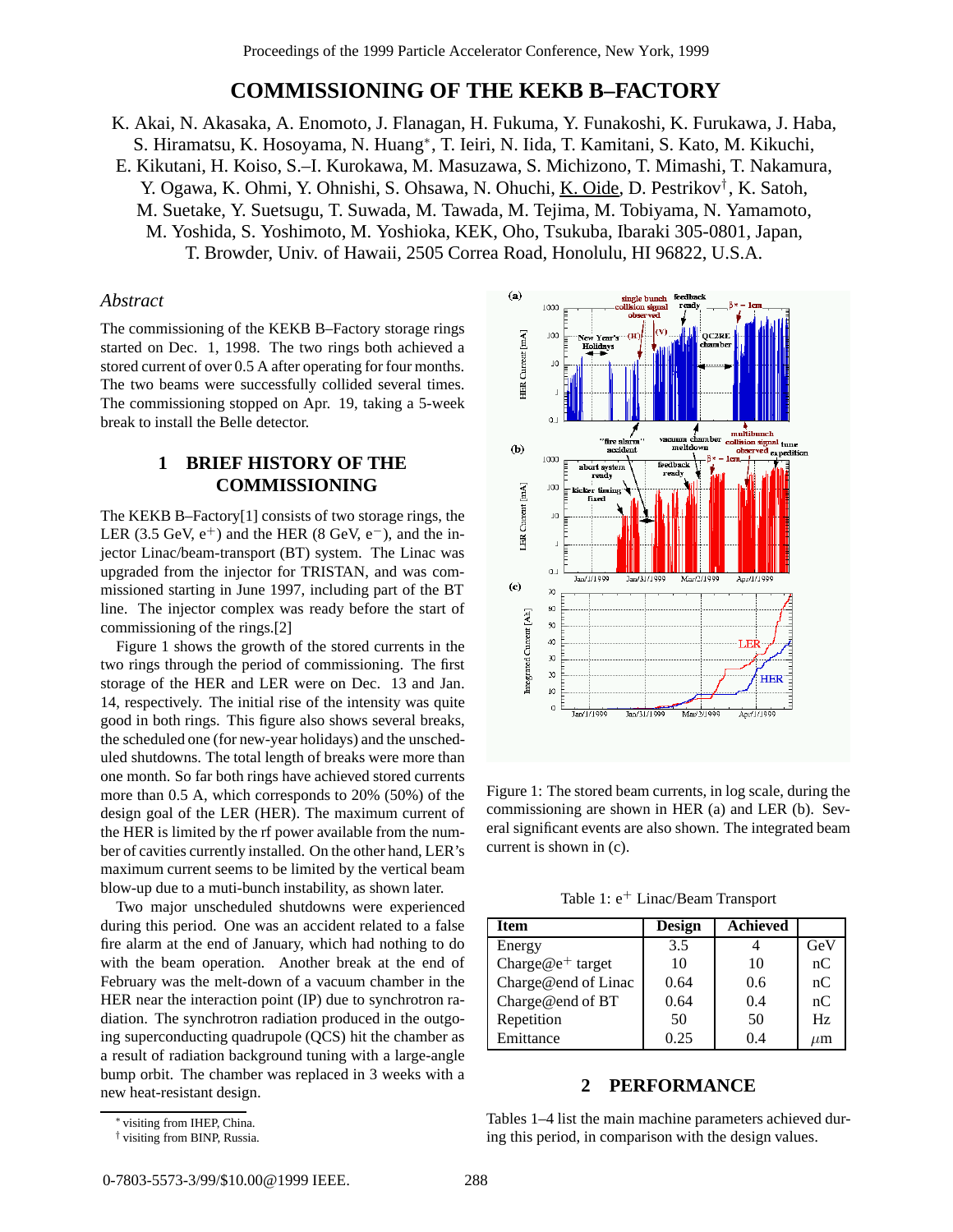| <b>Item</b>           | <b>Achieved</b><br>Design |             |      |
|-----------------------|---------------------------|-------------|------|
| Energy                | 3.5<br>3.5                |             | GeV  |
| Beam current          | 2.6                       | 0.54        | A    |
| Bunch current         | 0.52<br>2.3               |             | mA   |
| <b>Bunches</b>        | 5000                      | 1024        |      |
| $\beta_x^*/\beta_u^*$ | 33/1                      | 100/1.0     | cm   |
| $\nu_x/\nu_y$         | 45.35/44.41               | 45.27/44.18 |      |
| Rf voltage            |                           | 4.8         |      |
| $\nu_z$ @4 MV         | 0.0118                    | 0.0110      |      |
| Injection efficiency  | 100<br>80                 |             | $\%$ |
| Lifetime@ $0$ A       | 14                        | >8          | hour |

Table 2: LER

Table 3: e<sup>−</sup> Linac/Beam Transport

| Item                | <b>Design</b> | <b>Achieved</b> |         |
|---------------------|---------------|-----------------|---------|
| Energy              |               | 8.5             | GeV     |
| Charge@end of Linac | 1.2           | 1.2             | nC      |
| Charge@end of BT    | 1.2           |                 | nC      |
| Repetition          | 50            | 50              | Hz      |
| Emittance           | <() 1         | በ በ6            | $\mu$ m |

#### *2.1 Lattice*

The commissioning started with a  $\beta_y^* = 2$  cm lattice, and later switched to  $\beta_y^* = 1$  cm at the time shown in Fig. 1. No degradation in injection efficiency, maximum current, or lifetime was observed in either ring with the  $\beta_y^* = 1$  cm optics. As for  $\beta_x^*$ , only 100 cm has been tried so far for either ring.

The ring lattices have been understood for the basic parameters such as tunes,  $\beta$ -functions, dispersions, etc.[3] The betatron tunes have been searched to optimize the injection efficiency, maximum current, beam profile, and the noise in the pilot detector at the IP, BEAST. So far the two rings have been operated at different betatron tunes, since they have been optimized independently. They will be adjusted if necessary for the beam-beam effect. Those tunes are also different from the design tunes which were optimized by beam-beam simulation. The simulation suggests a point, (0.52, 0.08), which is very close to the integer or half-integer resonances. It has, however, been difficult to access such a location with the current size of the betatron stop bands ( $\sim$  0.05).

One of the discrepancies in the lattice between the model and the measurements is the differences of the betatron tunes as shown in Tables 2 and 4. They are bigger in the LER, and the calibration of the superconducting quadrupoles at the IP, which are common to both LER and HER, relative to the iron quadrupoles is under investigation. The super- and normal conducting magnetic measurements were done independently.[4] An analysis using single kicks of the corrector dipoles all around the ring was done.[5] It shows a mismatch of the  $\beta$ -functions in both rings of 20–50%, while the measured  $\beta$ <sup>\*</sup>s are sufficiently

Table 4: HER

| <b>Item</b>           | <b>Achieved</b><br>Design |            |           |
|-----------------------|---------------------------|------------|-----------|
| Energy                | 8                         | 8          |           |
| Beam current          | 1.1                       | 0.51       | А         |
| Bunch current         | 0.22                      | 4          | mA        |
| <b>Bunches</b>        | 5000                      | 800        |           |
| $\beta_x^*/\beta_u^*$ | 33/1                      | 100/1.1    | cm        |
| $\nu_x/\nu_y$         | 44.53/42.20               | 44.65/42.1 |           |
| Rf voltage            | 20                        |            | <b>MV</b> |
| $\nu_z$ @8 MV         | 0.0119                    | 0.0114     |           |
| $\sigma_z$ @0 mA      | 5.6                       | 5.6        | mm        |
| Injection efficiency  | 100                       | 80         |           |
| Lifetime@ $0$ A       | 45                        | > 8        | hour      |

close to the model. It is speculated that the mismatch of the betas should bring an error in chromaticities, which currently differ from the model by a factor of 2–5. The higher order chromaticity is also somewhat different from that of the model.

Though such differences are seen, the measured transverse dynamic aperture is at least larger than the physical aperture. The longitudinal acceptance of the LER is about  $\pm 1.5$ % which is smaller than the model ( $\pm 2.5$ %). This can be a source of injection background in the LER, which is a few times higher than that in the HER.

The  $x-y$  couplings of the rings are roughly corrected by vertical bump orbits at strong sextupoles, looking at the effect of a single kick in one plane on the orbit in the other plane.

So far no problem has been seen related to the alignment of the rings. The circumferences of the rings are different from the design by about 5 mm, and their relative difference was only 0.3 mm. The offset of HER's circumference was corrected by choosing the rf frequency (including the Linac), then the LER's was adjusted to the HER's using chicanes. In the initial stage of commissioning, a turn-byturn beam position/phase monitor (TBTM) played an important role in detecting the path length via phase oscillation.

#### *2.2 Orbit Fluctuation*

One of the biggest issues, unanticipated at the design stage, is fluctuations of the closed orbit. Two kinds of fluctuation, both in the vertical direction, have been observed so far. The first one is a slow drift. The vertical closed orbits of the rings drift randomly by typically 1 mm/hour at the IP quads, or 0.2 mm/hour in the arc section. The drifts in the two rings are highly correlated and the magnitudes are roughly equal. Orbit analysis locates the source at the quadrupoles at the IP, but it was hard to distinguish whether one or all of them are responsible. Also, a correlation with the ambient temperature around the IP is observed (fig. 2). The amount of drift translates into an offset at the IP of 5  $\mu$ m/hour, whereas the design beam size is 1.4  $\mu$ m. The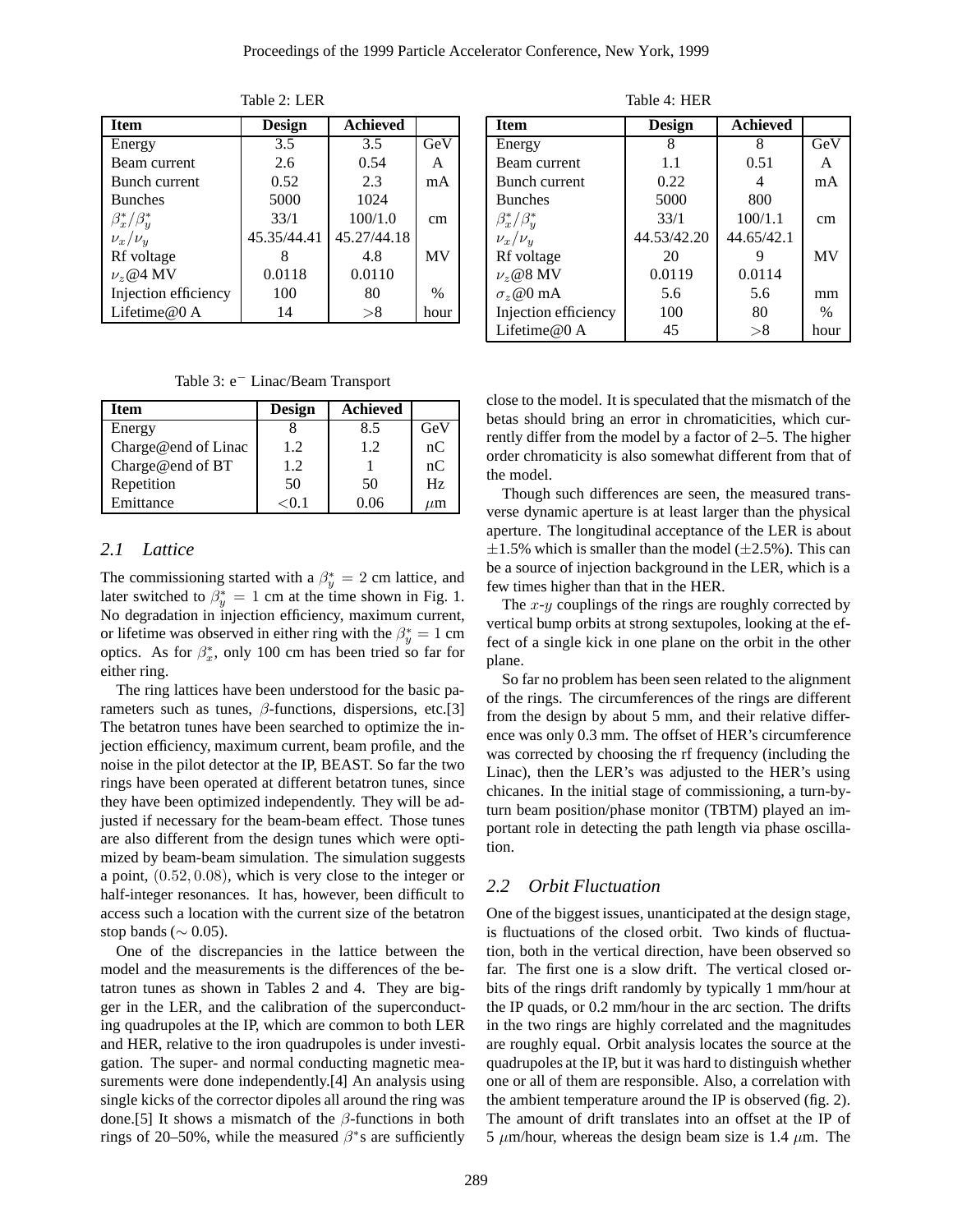

Figure 2: The change of orbit (upper trace) and the temperature of the concrete shield structure (lower) at the IP. These data were taken on Mar. 11 for about 20 hours, after switching off the air-conditioner in Tsukuba hall around the IP. The air-conditioner was turned on in the middle. Though orbit correction was applied several times during this period, a clear correlation between the orbit and the tempereture is seen.

drift is also large enough to increase the background and degrade the injection efficiency. To cure the drift a continuous closed-orbit correction system has been applied to both rings to maintain the orbit at the beam-position monitors(BPMs), and has been so far found effective.

The second kind of orbit fluctuation is a vertical vibration of the orbit at about 14 Hz. The amplitude of the vibration is about 100  $\mu$ m<sub>pp</sub> in the arc, and continues with constant amplitude for hours or days. Sometimes it stops for hours and then restarts. Both rings have similar vibrations, but they are not synchronized and their frequencies are slightly different. Orbit analysis points to a source around the IP, but it has not yet been identified. This vibration can make the two beams miss each other vertically by a few sigma. A collision feedback responding rapidly enough will be necessary.

## *2.3 High Intensity*

The LER is equipped with 12 ARES copper cavities, and the HER 6 ARES and 4 superconducting cavities. So far the number of rf cavities installed in the rings is enough to store about half of the design intensity. The HER has already reached this limit. Both rf systems have been working quite well and the down time due to rf has been quite small.

At the initial stage of commissioning, the baking of the vacuum chamber is the most important task in any electronpositron storage ring. Figure 3 shows how the photodesorption coefficient has improved as the integrated current has increased. These curves basically fit the expec-



Figure 3: The photo-desorption coefficient (lower trace) and the beam current (upper trace) versus the integrated beam current for HER (a) and LER (b). The vertical dashed lines indicate the timings of the conditioning of the NEG strip modules.

tation very well, so the baking of the chambers has been successful so far.

The beam lifetime is so far determined by the vacuum pressure. The lifetime extrapolated to zero current is longer than 8 hours. It matches the design numbers shown in Table 2 and 4 to within the accuracy of the extrapolation. The lifetime of the LER is decreased at high current when the vertical masks are closed. This is due to a blow-up of the vertical size caused by a mutibunch instability, described below.

An abrupt decay of the lifetime has been observed in the HER below 200 mA. A possible explanation is dusttrapping. Spikes in the background have also been reported by the BEAST, which are correlated to the presumed dust events. An interesting phenomenon noticed in the BEAST was a "micro-dust event" which looks similar to a larger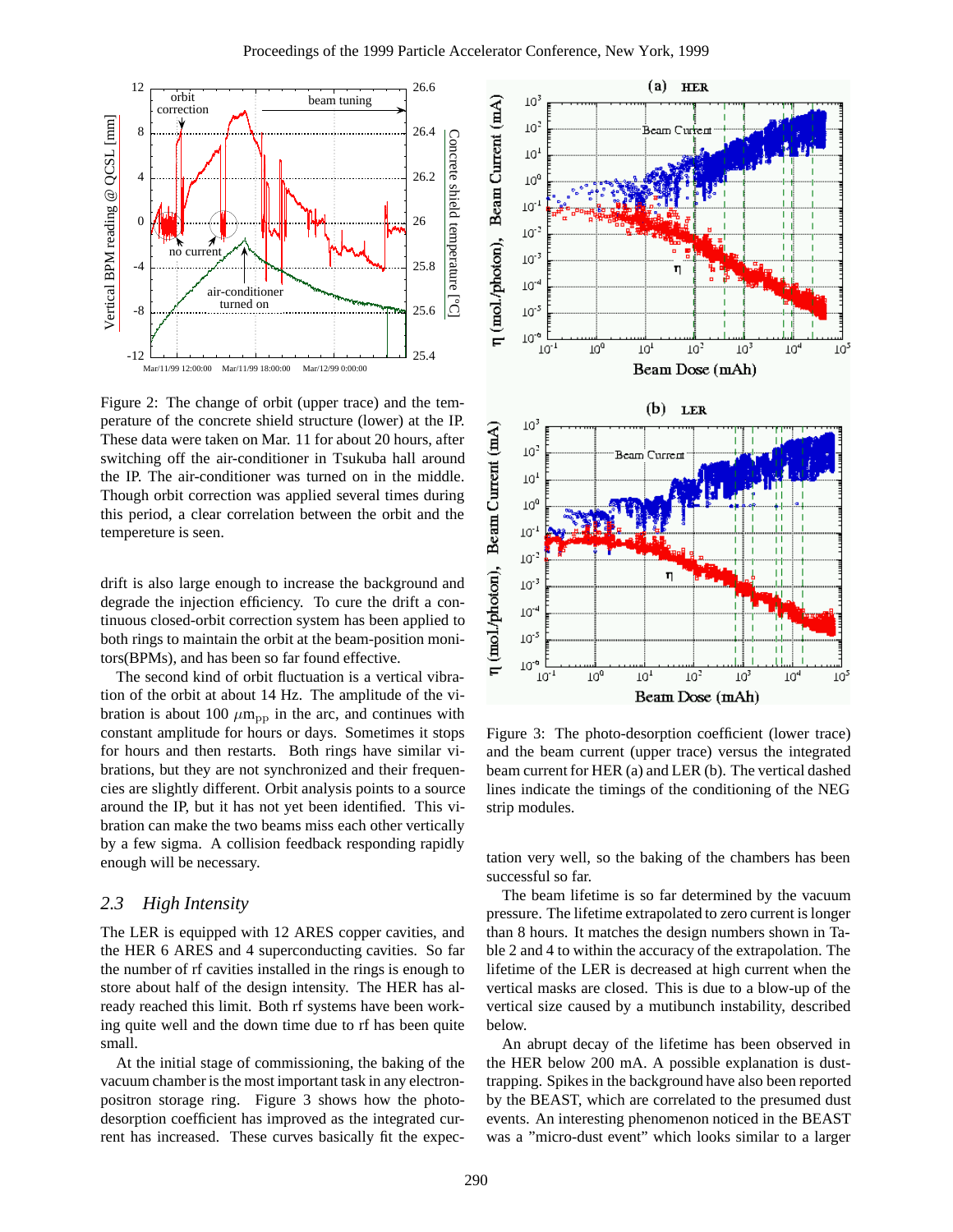dust event but is too small to be evidenced in the lifetime. These dust events decrease at higher current.

## *2.4 Instabilities*

Single bunch currents can be stored much at higher than the design value with sufficient margin. No disastrous instability or bunch-lengthening has been seen.

The LER and HER have been operated in multi-bunch mode mostly with 10 ns bunch spacing. Both rings have a bunch gap of about 10% for the rise of the abort kicker. Usually the HER has 4–7 more gaps (i.e., bunch-trains) for clearing ions.



Figure 4: The vertical beam size of the LER measured by the synchrotron radiation interferometer as a function of the beam current. The bunch-by-bunch feedback was turned off.

Several multi-bunch instabilities have been observed in both rings, but none of them has an identified source yet. The LER sees an excitation of longitudinal oscillation, with its strength depending on the *betatron* tunes. With a particular choice of betatron tunes, the LER accumulated 440 mA without bunch-by-bunch transverse feedback.[6] At bad tunes, the oscillation starts at about 10 mA, but at the best tune, only at 350 mA or higher. At bad tunes, vertical oscillation was observed simultaneously, so the bunchby-bunch feedback was effective in such cases. The threshold depends on the vertical closed orbit, vertical dispersion, and vertical chromaticity. It is unknown what the relation is between the longitudinal and the vertical instabilities.

An important phenomenon in the LER is a blow-up of the vertical beam size at  $I \geq 350$  mA (Fig. 4), observed by the synchrotron light monitor,[7] using both direct imaging and interferometry. The observed vertical size, translated to emittance assuming the design  $\beta_y$ , reaches  $\varepsilon_y/\varepsilon_x \gtrsim 1$  at  $I = 500$  mA. Though the beam size increases as the current, no vertical oscillation was seen. Among suspected sources of the blow-up are vertical dispersion and synchrotron oscillations, but these are not yet confirmed. This vertical blow-up eventually limits the stored current by hitting the vertical masks in the arc. No pure-transverse instability has been seen in LER up to 500 mA.

In the HER, there is a strong vertical instability over 100 mA. The bunch-by-bunch feedback is very effective for this instability. Without the feedback, usually the tails of the bunch-trains are lost. Dependences on the tunes, orbit, synchrotron motion, bunch fill pattern, etc., are under investigation.

## *2.5 Injection*

The injector linac has already achieved its design performance, at least for the short term.[2] There remain a number of issues related to long-term stability and repeatability. A difficult problem is switching the same linac between four modes (KEKB  $e^-$ , KEKB  $e^+$ , PF, PF-AR) which need different settings of rf, magnets, and even different guns. Further improvement in the injector is necessary.

## **3 COLLISION**

Table 5: Parameters of the multi-bunch collision in Mar. 1999. Beam sizes are obtained from the beam-beam scan in Fig. 5, assuming equal sizes for both beams.

|                     | LER | HER                |                      |
|---------------------|-----|--------------------|----------------------|
| Current             | 65  | 13                 | mA                   |
| <b>Bunches</b>      | 200 | 200                |                      |
| $\sigma_x/\sigma_y$ |     | 197/4.0            | $\mu$ m              |
| Lifetime            | 200 | 40                 | min.                 |
| Estimated           |     | $1.7\times10^{31}$ | $\rm cm^{-2} s^{-1}$ |
| luminosity          |     |                    |                      |







Figure 5: The beam-beam deflection in (a) horizontal and (b) vertical planes, during the multi-bunch collision in Mar. 1999. Lines are fitted curves for Gaussian bunches.